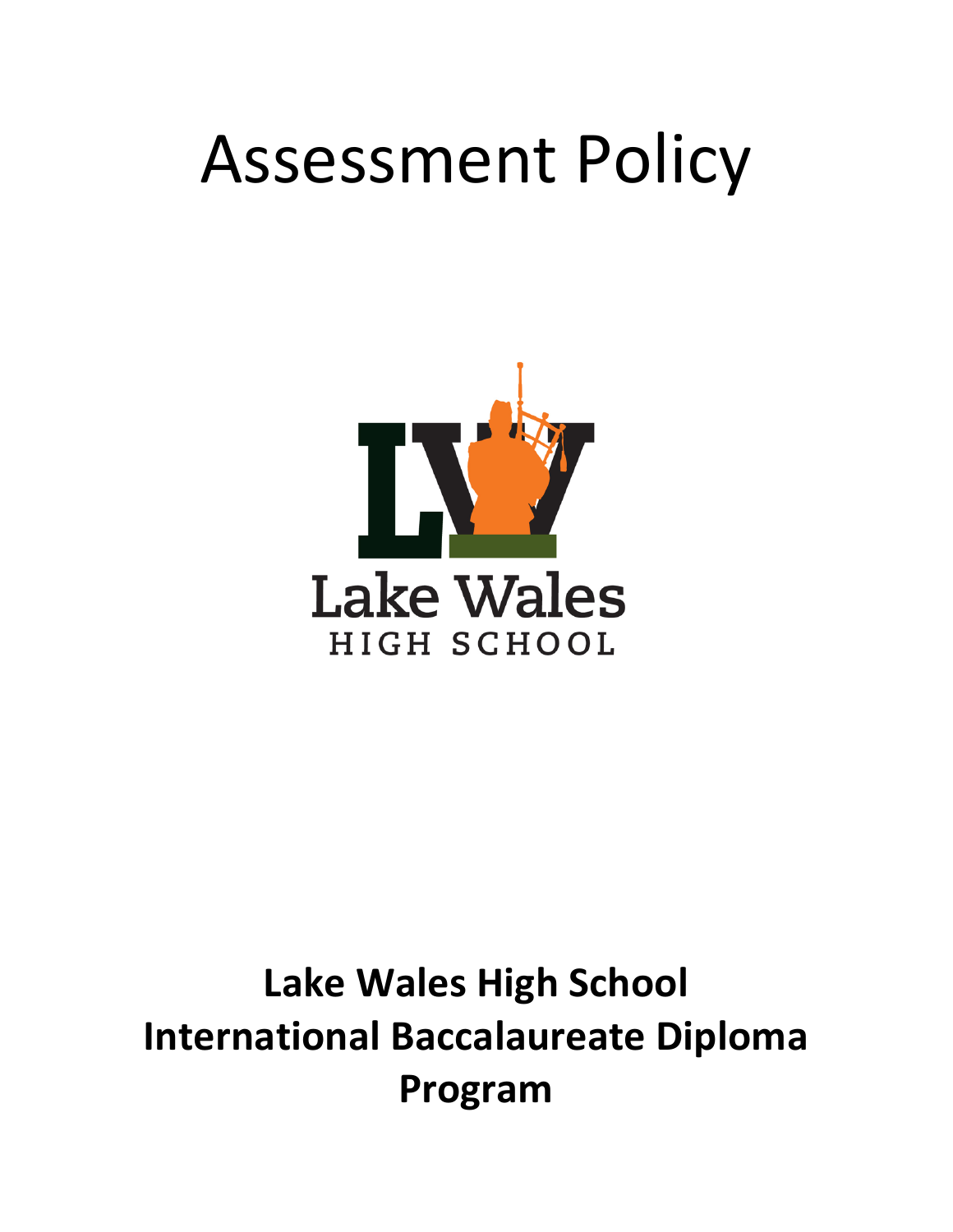*Mission Statement: Creating a vibrant, internationally-minded community where students are encouraged to seek a life of inquiry, reflection, and merit.*

> It's the process that matters; throw yourself into the task at hand & the results will come! -Donna Dunson

The assessment policy of Lake Wales High School IB Diploma Program is based on two important constructs: Mastery Learning and Standards Based Grading/IB Learning Outcomes or Topics.

#### **What is Mastery Learning?**

Mastery Learning is an instructional approach that puts the focus on learning rather than assigning grades for the completion of assignments. It is based on the belief that all students can learn essential knowledge and skills when the learning is broken down and presented sequentially.

#### **What does Mastery Learning mean for a student's grade/GPA?**

Mastery Learning allows students to work towards mastery of a learning goal even after a unit has been taught and assessed. We define mastery as 70% on a unit assessment. Students are allowed a second attempt at meeting mastery on each test. Ultimately, this means that fewer students will fail or finish courses with low grades.

#### **What is the advantage of studying and making the grade on the first attempt?**

If a student earns between an 85 and a 94 on an assessment on the FIRST ATTEMPT ONLY, they will earn a 95 in the gradebook.

In order for this to apply a student must:

- 1. Be in attendance the day of the assessment. (Only school-based absences will be allowed to reschedule their assessment prior to their absence.)
- 2. All offered prep-work for the unit must be completed and turned in prior to the assessment date.

#### **What are the grading details?**

Grades will be entered into two categories: Assessments, which are worth 80% of a student's grade and Learning Opportunities, which are worth 20%. This breakdown keeps the focus on learning rather than completion of assignments. Guideline: one retake is allowed for each test within two weeks of it being posted to the gradebook. Teachers may require additional prep work, or they may require that 70% of the original prep work is complete, before a retake is allowed. All retakes must be completed within the nine-week period.

#### **The** *Quick Take* **on grading:**

- Grade books will contain three categories: Assessment 80%, Learning Opportunities 20%, **Tracking – 0%.**
- Guideline retakes should occur within 2 weeks after a test grade is posted.
- **•** Students are allowed one retake per test.
- Retakes do not apply to quizzes or items in the 20% category.
- Students must take advantage of Learning Opportunities to be eligible for retakes (i.e. homework, prep work, tutoring, H2H w/ Purpose, etc.)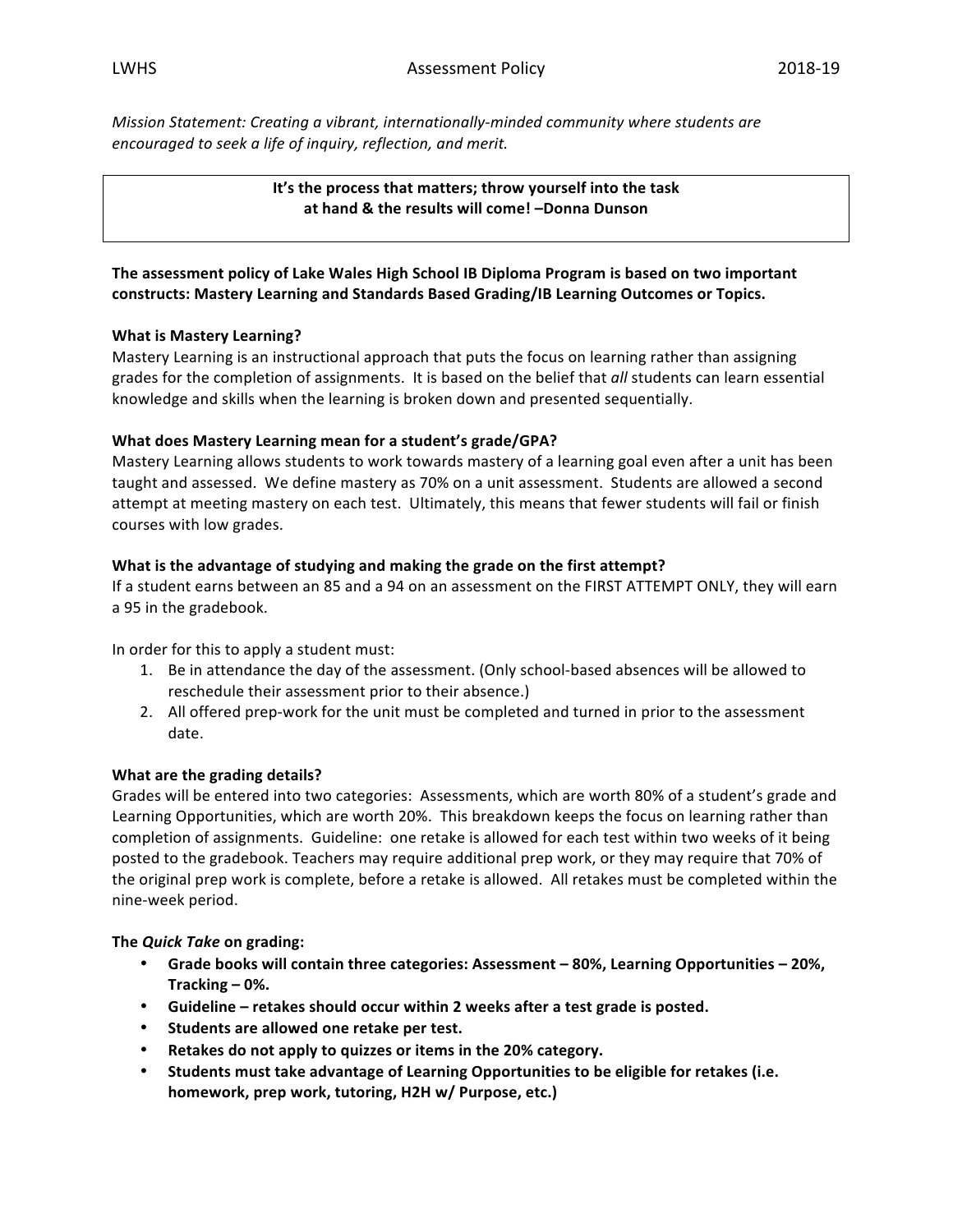- **Retakes will close at the end of the nine-weeks.**
- Formative assessments fall in the tracking category and do not impact grades

## **What is Standards-Based Grading?**

Standards-Based Grading is part of both Mastery Learning and an overall approach to instruction that is based on Florida State Standards. These standards exist to create a framework in which each student has access to a quality, rigorous education and all the benefits that go with it. Teachers plan carefully so that a student's grade reflects mastery of the targeted state standard. For IB students in 11<sup>th</sup> and 12<sup>th</sup> grade, the Florida standards are replaced by the learning topics/outcomes as stated in the course guide for each IB course; the essence remains the same.

## **Why is Lake Wales High School making this change?**

We at LWHS believe that Mastery Learning and its partner, Standards-Based Grading or IB Learning Outcomes based grading, are the best way to ensure that every student enrolled in our school has access to a quality education that supports high achievement both in school and after graduation.

The contrast is a system in which students are allowed to advance without actually gaining the skills they need or are allowed to fail without any intervention or support for success. At LWHS, we are working to create a learning environment in which all students can gain the skills and knowledge they need for success in school and in life.

## **What if a student does not master a learning goal?**

A student who does not master a learning goal can participate in additional *learning opportunities.* Success on these *learning opportunities* will earn the student one more chance to demonstrate mastery of the learning goal. *Learning Opportunities* may include, but are not limited to: tutoring sessions during H2H, additional practice assignments to be completed outside of class, or work time with a peer who has mastered the goal.

#### Does this change how the classroom is managed or what it looks like?

One of the biggest changes this approach brings to the classroom is a focus on tracking student progress. This takes place in many ways, including checks for understanding during a lesson or at the end with an exit ticket. Regardless of the approach to monitoring students' progress, regular feedback is part of the process, so students are aware of their progress. Teachers can continue to use their personal style and creativity to deliver lessons.

# How does this work with state required testing and IB Testing?

Because Mastery Learning focuses on state standards and/or IB learning outcomes/topics, students are preparing for state tests/IB tests during every lesson. When grades reflect the students' progress towards mastering the state standards/IB learning outcomes, student scores on tests improve. Here at LWHS, we have test data to support this premise

#### A few more thoughts about grading:

An additional, no-credit, category, called 'Tracking' may be used to keep track of a variety of student activities, including progress monitoring scores and participation. This allows the teacher to monitor both academic and non-academic behaviors that contribute to the mastery of a goal, but don't actually indicate that a student has mastered a goal.

The result of students choosing to avoid learning opportunities may be lower test scores.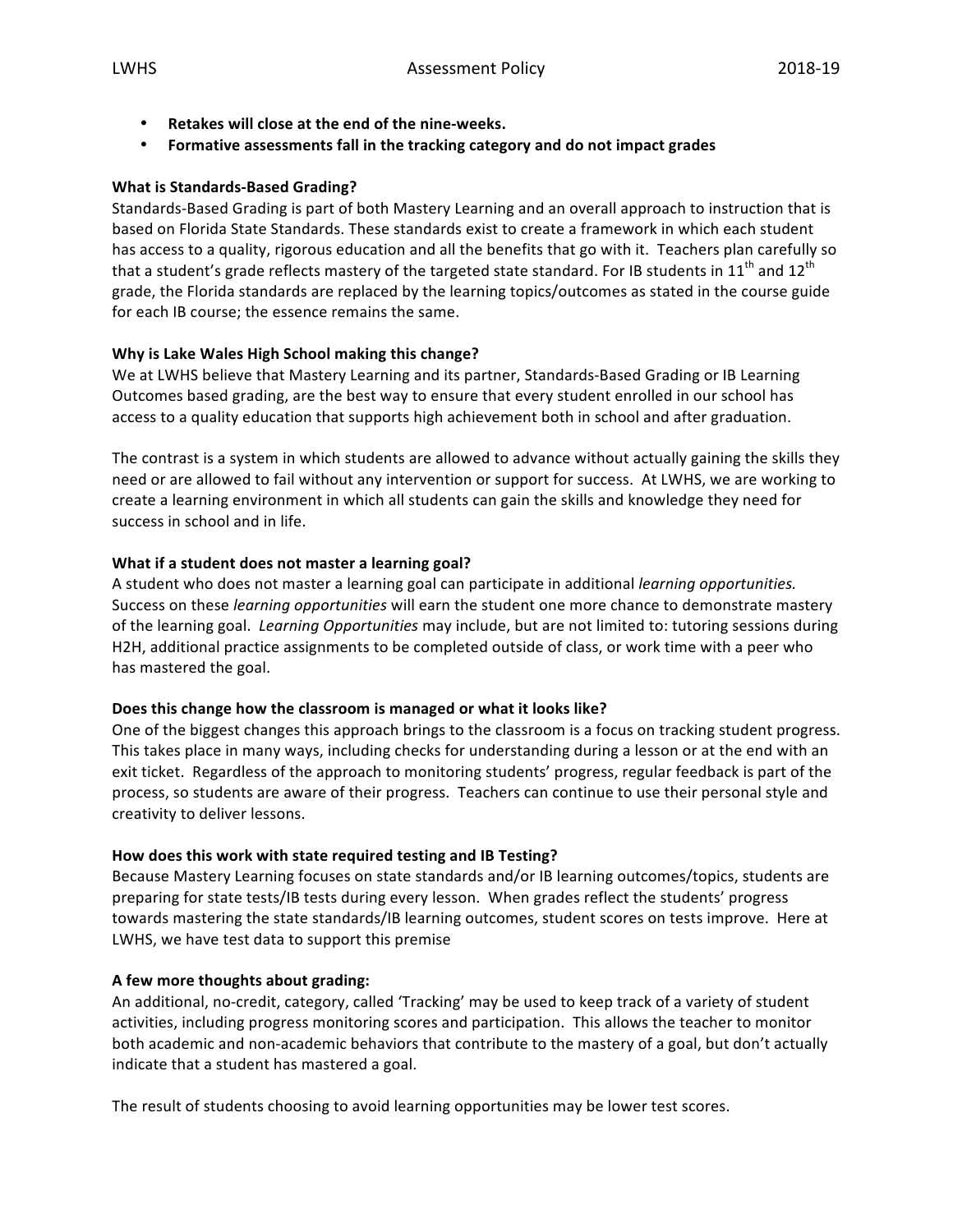Assessment: is a measure of what a learner knows and can demonstrate. The assessment process and outcomes informs planning, teaching, resource allocation, and learning at LWHS. The student is at the center of the learning process at LWHS and assessment policies allow teachers to monitor student progress and adjust instruction to improve achievement.

IB Diploma students are assessed using both formative and summative Assessments. To begin with the end in mind, we will first focus on summative assessments.

**Summative assessments**: The goal of summative assessment is to *evaluate student learning* at the end of an instructional unit by comparing it against some standard or benchmark. Summative assessments are often *high stakes*, which means that they have a high point value and they fall under the 80% category at LWHS. Examples of summative assessments include unit tests, quizzes, mock paper 1,2,3 tests, papers, discussion posts, etc.

**Criteria and rubrics:** In IB courses at Lake Wales High School (grades 11 and 12), the vast majority of summative assessments are graded by teachers using IB assessment criteria. It is the responsibility of the teacher to share rubrics with students in advance and to provide explicit instruction that clarify expectations. 

**Assessment models, sample work, and feedback to students:** The Diploma program (grades 11 and 12) summative assessments often model in both format and material tested the formal assessments that are officially set by the IB itself. In  $9^{th}$  and  $10^{th}$  grade, summative assessments are designed by classroom teachers. 

Whenever practical, teachers provide samples of work that have been marked so that students can internalize the assessment standards and understand what is expected. Such samples may be 1) the actual work of former students that have been marked or moderated by the IB (with consent from the candidates); 2) sample work generated by instructors; and/or 3) samples provided by the IB in official "Teacher Support Material" or through formal IB training.

Students receive feedback on summative assessments in various forms at different points in the year. The concept of mastery learning then allows students to go back and relearn what they may have missed on the first attempt.

On mock exams, teacher provide students a grade on the IB grading scale of 1-7 to help students track themselves against the IB grading scale and work towards their IB Diploma or IB Course score.

**Formative Assessment:** The goal of formative assessment is to *monitor student learning* to provide ongoing feedback that can be used by instructors to improve their teaching and by students to improve their learning. More specifically, formative assessments:

- help students identify their strengths and weaknesses and target areas that need work
- help faculty recognize where students are struggling and address problems immediately

Formative assessments are generally *low stakes*, which means that they have low or no point value. On our grading scale, these will fall in the 20% category of "learning opportunities", or in the "tracking" category with no weight attached meaning it will not impact the student's grade. Teachers at LWHS have discretion to decide if a particular quiz should fall in the 20% learning opportunity category or the